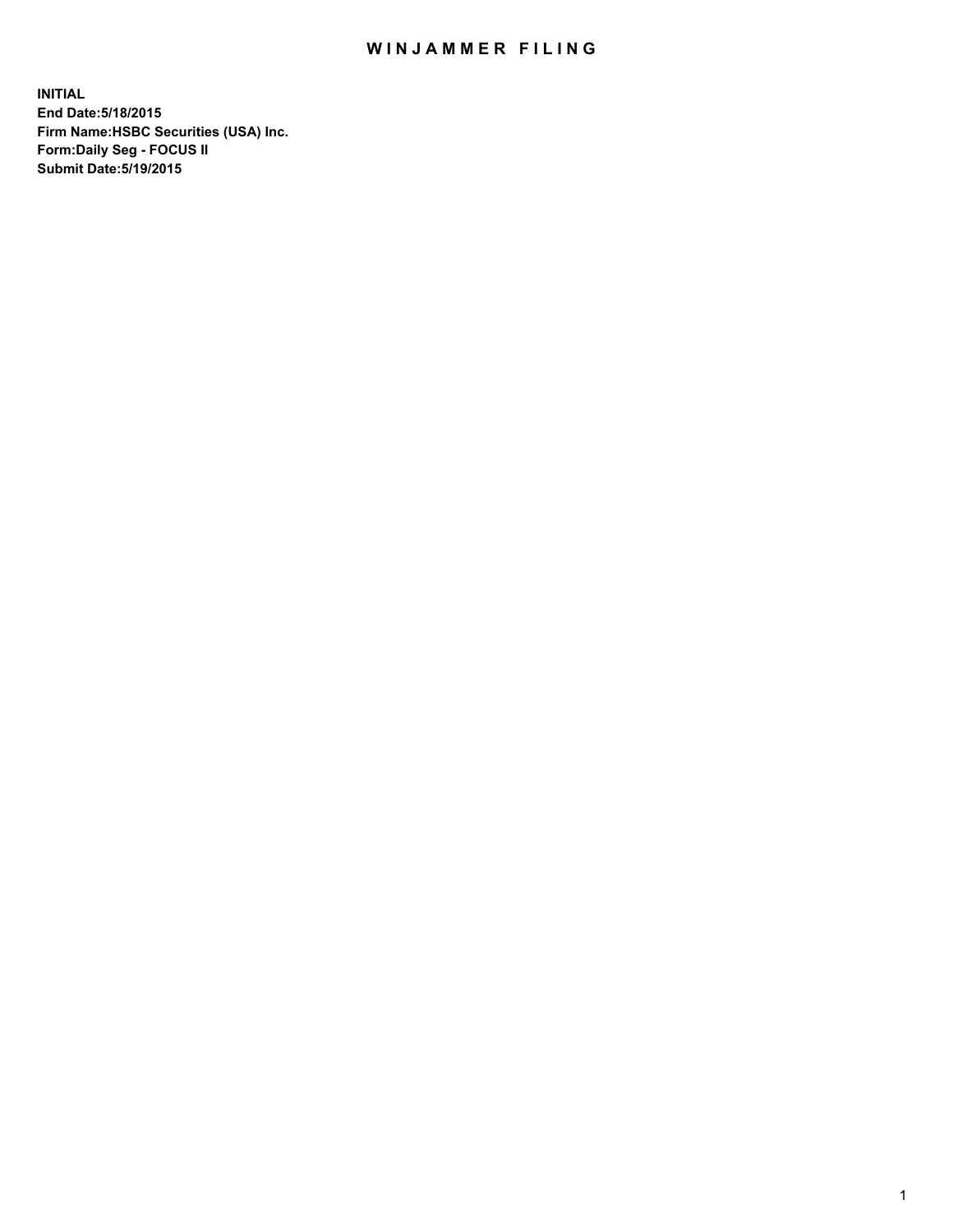## **INITIAL End Date:5/18/2015 Firm Name:HSBC Securities (USA) Inc. Form:Daily Seg - FOCUS II Submit Date:5/19/2015 Daily Segregation - Cover Page**

| Name of Company<br><b>Contact Name</b><br><b>Contact Phone Number</b><br><b>Contact Email Address</b>                                                                                                                                                                                                                          | <b>HSBC Securities (USA) Inc.</b><br><b>Steven Richardson</b><br>212-525-6445<br>steven.richardson@us.hsbc.com |
|--------------------------------------------------------------------------------------------------------------------------------------------------------------------------------------------------------------------------------------------------------------------------------------------------------------------------------|----------------------------------------------------------------------------------------------------------------|
| FCM's Customer Segregated Funds Residual Interest Target (choose one):<br>a. Minimum dollar amount: ; or<br>b. Minimum percentage of customer segregated funds required:%; or<br>c. Dollar amount range between: and; or<br>d. Percentage range of customer segregated funds required between: % and %.                        | 50,000,000<br>0 <sub>0</sub><br>0 <sub>0</sub>                                                                 |
| FCM's Customer Secured Amount Funds Residual Interest Target (choose one):<br>a. Minimum dollar amount: ; or<br>b. Minimum percentage of customer secured funds required:%; or<br>c. Dollar amount range between: and; or<br>d. Percentage range of customer secured funds required between:% and%.                            | 10,000,000<br><u>0</u><br>0 <sub>0</sub><br>0 <sub>0</sub>                                                     |
| FCM's Cleared Swaps Customer Collateral Residual Interest Target (choose one):<br>a. Minimum dollar amount: ; or<br>b. Minimum percentage of cleared swaps customer collateral required:% ; or<br>c. Dollar amount range between: and; or<br>d. Percentage range of cleared swaps customer collateral required between:% and%. | 30,000,000<br>00<br><u>00</u>                                                                                  |

Attach supporting documents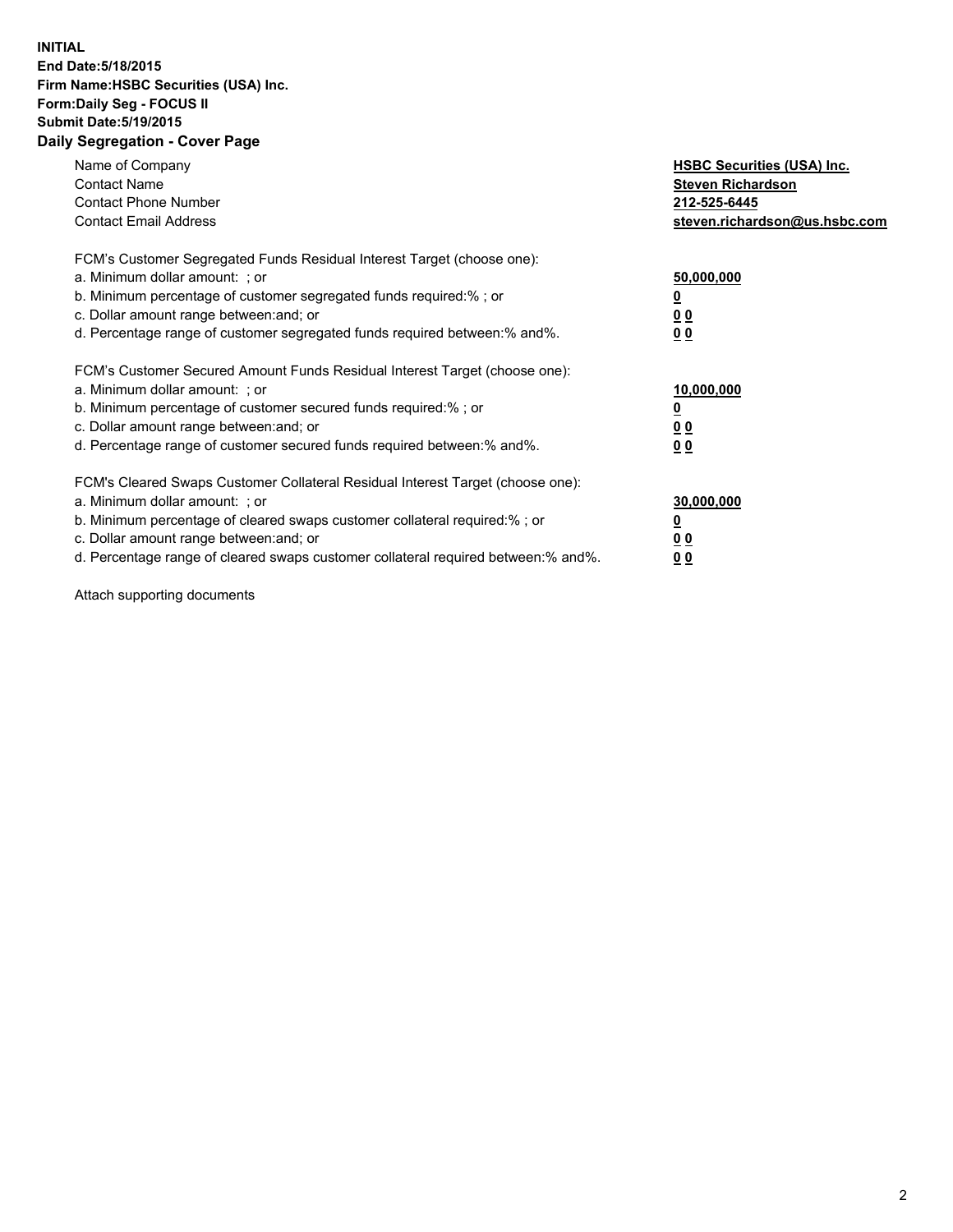**INITIAL End Date:5/18/2015 Firm Name:HSBC Securities (USA) Inc. Form:Daily Seg - FOCUS II Submit Date:5/19/2015 Daily Segregation - Secured Amounts**

Foreign Futures and Foreign Options Secured Amounts Amount required to be set aside pursuant to law, rule or regulation of a foreign government or a rule of a self-regulatory organization authorized thereunder **0** [7305] 1. Net ledger balance - Foreign Futures and Foreign Option Trading - All Customers A. Cash **62,970,977** [7315] B. Securities (at market) **30,688,503** [7317] 2. Net unrealized profit (loss) in open futures contracts traded on a foreign board of trade **1,228,514** [7325] 3. Exchange traded options a. Market value of open option contracts purchased on a foreign board of trade **0** [7335] b. Market value of open contracts granted (sold) on a foreign board of trade **0** [7337] 4. Net equity (deficit) (add lines 1. 2. and 3.) **94,887,994** [7345] 5. Account liquidating to a deficit and account with a debit balances - gross amount **346,242** [7351] Less: amount offset by customer owned securities **-292,081** [7352] **54,161** [7354] 6. Amount required to be set aside as the secured amount - Net Liquidating Equity Method (add lines 4 and 5) **94,942,155** [7355] 7. Greater of amount required to be set aside pursuant to foreign jurisdiction (above) or line 6. **94,942,155** [7360] FUNDS DEPOSITED IN SEPARATE REGULATION 30.7 ACCOUNTS 1. Cash in banks A. Banks located in the United States **28,288,339** [7500] B. Other banks qualified under Regulation 30.7 **0** [7520] **28,288,339** [7530] 2. Securities A. In safekeeping with banks located in the United States **30,688,503** [7540] B. In safekeeping with other banks qualified under Regulation 30.7 **0** [7560] **30,688,503** [7570] 3. Equities with registered futures commission merchants A. Cash **0** [7580] B. Securities **0** [7590] C. Unrealized gain (loss) on open futures contracts **0** [7600] D. Value of long option contracts **0** [7610] E. Value of short option contracts **0** [7615] **0** [7620] 4. Amounts held by clearing organizations of foreign boards of trade A. Cash **0** [7640] B. Securities **0** [7650] C. Amount due to (from) clearing organization - daily variation **0** [7660] D. Value of long option contracts **0** [7670] E. Value of short option contracts **0** [7675] **0** [7680] 5. Amounts held by members of foreign boards of trade A. Cash **61,209,253** [7700] B. Securities **0** [7710] C. Unrealized gain (loss) on open futures contracts **1,228,514** [7720] D. Value of long option contracts **0** [7730] E. Value of short option contracts **0** [7735] **62,437,767** [7740] 6. Amounts with other depositories designated by a foreign board of trade **0** [7760] 7. Segregated funds on hand **0** [7765] 8. Total funds in separate section 30.7 accounts **121,414,609** [7770] 9. Excess (deficiency) Set Aside for Secured Amount (subtract line 7 Secured Statement Page 1 from Line 8) **26,472,454** [7380] 10. Management Target Amount for Excess funds in separate section 30.7 accounts **10,000,000** [7780] 11. Excess (deficiency) funds in separate 30.7 accounts over (under) Management Target **16,472,454** [7785]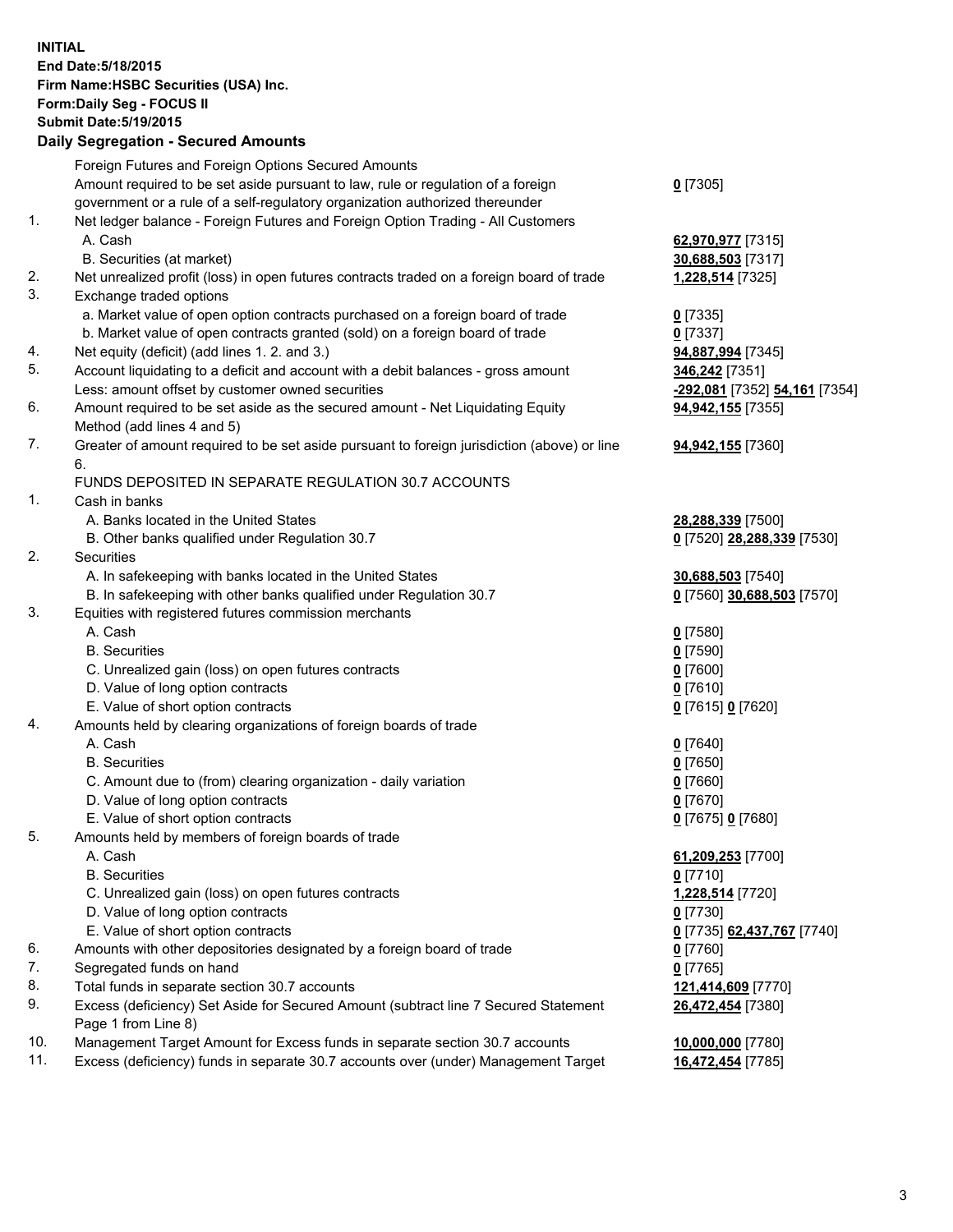| <b>INITIAL</b> | End Date: 5/18/2015<br>Firm Name: HSBC Securities (USA) Inc.<br>Form: Daily Seg - FOCUS II<br><b>Submit Date: 5/19/2015</b><br>Daily Segregation - Segregation Statement |                                                    |
|----------------|--------------------------------------------------------------------------------------------------------------------------------------------------------------------------|----------------------------------------------------|
|                |                                                                                                                                                                          |                                                    |
| 1.             | SEGREGATION REQUIREMENTS(Section 4d(2) of the CEAct)                                                                                                                     |                                                    |
|                | Net ledger balance<br>A. Cash                                                                                                                                            |                                                    |
|                |                                                                                                                                                                          | 80,235,761 [7010]                                  |
| 2.             | B. Securities (at market)                                                                                                                                                | 666,224,777 [7020]                                 |
| 3.             | Net unrealized profit (loss) in open futures contracts traded on a contract market                                                                                       | 276,539,451 [7030]                                 |
|                | Exchange traded options                                                                                                                                                  |                                                    |
|                | A. Add market value of open option contracts purchased on a contract market                                                                                              | 95,476,596 [7032]                                  |
|                | B. Deduct market value of open option contracts granted (sold) on a contract market                                                                                      | $-6,536,787$ [7033]                                |
| 4.<br>5.       | Net equity (deficit) (add lines 1, 2 and 3)<br>Accounts liquidating to a deficit and accounts with                                                                       | 1,111,939,798 [7040]                               |
|                | debit balances - gross amount                                                                                                                                            |                                                    |
|                | Less: amount offset by customer securities                                                                                                                               | 7,359,389 [7045]                                   |
| 6.             | Amount required to be segregated (add lines 4 and 5)                                                                                                                     | -7,359,389 [7047] 0 [7050]<br>1,111,939,798 [7060] |
|                | FUNDS IN SEGREGATED ACCOUNTS                                                                                                                                             |                                                    |
| 7.             | Deposited in segregated funds bank accounts                                                                                                                              |                                                    |
|                | A. Cash                                                                                                                                                                  | 9,011,663 [7070]                                   |
|                | B. Securities representing investments of customers' funds (at market)                                                                                                   | $0$ [7080]                                         |
|                | C. Securities held for particular customers or option customers in lieu of cash (at                                                                                      | 176,566,140 [7090]                                 |
|                | market)                                                                                                                                                                  |                                                    |
| 8.             | Margins on deposit with derivatives clearing organizations of contract markets                                                                                           |                                                    |
|                | A. Cash                                                                                                                                                                  | 245,814,540 [7100]                                 |
|                | B. Securities representing investments of customers' funds (at market)                                                                                                   | 137,253,409 [7110]                                 |
|                | C. Securities held for particular customers or option customers in lieu of cash (at                                                                                      | 489,658,637 [7120]                                 |
|                | market)                                                                                                                                                                  |                                                    |
| 9.             | Net settlement from (to) derivatives clearing organizations of contract markets                                                                                          | 23,879,670 [7130]                                  |
| 10.            | Exchange traded options                                                                                                                                                  |                                                    |
|                | A. Value of open long option contracts                                                                                                                                   | 95,476,596 [7132]                                  |
|                | B. Value of open short option contracts                                                                                                                                  | -6,536,787 [7133]                                  |
| 11.            | Net equities with other FCMs                                                                                                                                             |                                                    |
|                | A. Net liquidating equity                                                                                                                                                | 50,188,180 [7140]                                  |
|                | B. Securities representing investments of customers' funds (at market)                                                                                                   | $0$ [7160]                                         |
|                | C. Securities held for particular customers or option customers in lieu of cash (at                                                                                      | $0$ [7170]                                         |
|                | market)                                                                                                                                                                  |                                                    |
| 12.            | Segregated funds on hand                                                                                                                                                 | $0$ [7150]                                         |
| 13.            | Total amount in segregation (add lines 7 through 12)                                                                                                                     | 1,221,312,048 [7180]                               |
| 14.            | Excess (deficiency) funds in segregation (subtract line 6 from line 13)                                                                                                  | 109,372,250 [7190]                                 |
| 15.            | Management Target Amount for Excess funds in segregation                                                                                                                 | 50,000,000 [7194]                                  |
| 16.            | Excess (deficiency) funds in segregation over (under) Management Target Amount                                                                                           | 59,372,250 [7198]                                  |
|                | Excess                                                                                                                                                                   |                                                    |